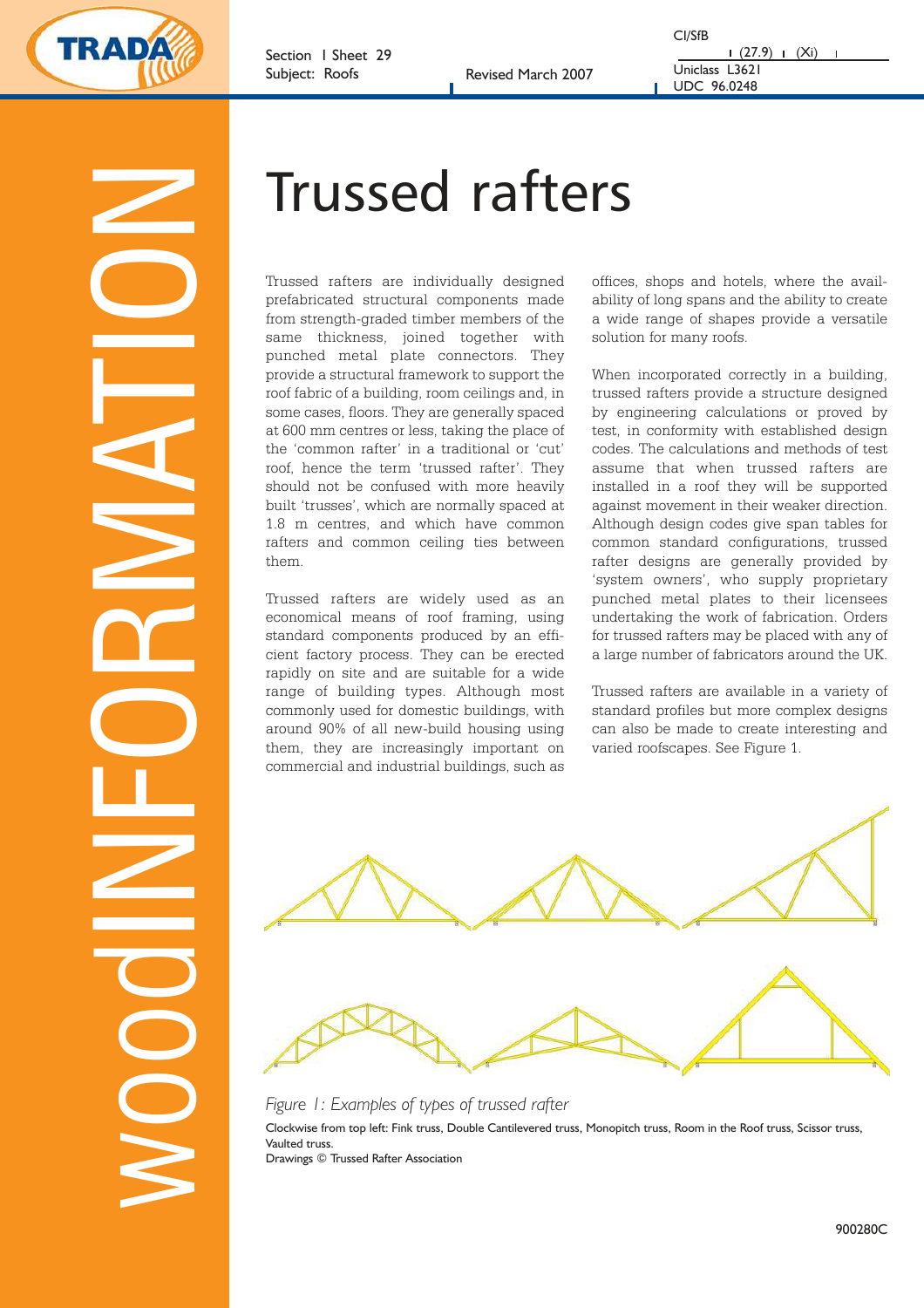# Room in the Roof (RiR or Attic) trussed rafter

The 'room in the roof' (RiR) or attic trussed rafter is a simple means of providing a structural roof and floor in the same component so creating a useable loft space for storage or an additional habitable room. With the ever-increasing demand for building space, and the current trend to build more multi-storey houses and apartments, attic trusses are a tried and tested solution for creating living areas within the roof. Where they are used to create a habitable room, the building designer will need to

allow for the appropriate domestic loading in the design. Attic trusses offer a number of advantages:

- $\bullet$  They can be designed to span between external walls with no restrictions on lower floor layout. However, greater spans and room in the roof widths can be achieved by utilising internal load-bearing walls
- $\bullet$  Increased living space without increasing the building footprint
- Freedom to plan the room layout within the roof space.

# Standards and quality control

It is now a legal requirement for suppliers of trussed rafters for permanent incorporation in construction works to be able to demonstrate that their products comply with the Construction Products Directive. The most straightforward way of achieving this is by complying with the harmonised standard, *BS EN 14250 Timber structures - Product requirements for prefabricated structural members assembled with punched metal plate fasteners*. This also allows the supplier to apply the CE mark, although this is not yet compulsory in the UK.

Design and fabrication of trussed rafter roofs is undertaken in line with the guidance in *BS 5268-3 Structural use of timber - Code of practice for trussed rafter roofs*. The code accepts three methods for establishing structural adequacy:

 $\bullet$  Engineering calculations, including a simple approach given in the Code, using data on material properties and joint strength characteristics given in BS 5268-2. These may

#### need to be supplemented by additional data provided by a recognised testing authority.

- $\bullet$  Load testing in accordance with the procedure laid down.
- Fabrication and use in accordance with Annex B of the standard which includes span tables for two configurations of truss - a fink design and a monopitch construction. These spans may be used under specific conditions, without further calculation or proof testing.

BM TRADA Certification operates a third party quality assurance certification scheme for the fabrication of trussed rafters, based on the requirements of *ISO 9001: 2000 Quality management systems – Requirements* and the technical requirements laid down in BS EN 14250 and BS 5268-3. Trussed rafters supplied by scheme members will be marked or labelled with the BM TRADA Q-MARK and the scheme mark. Many trussed rafter fabricators belong to the Trussed Rafter Association which requires them to have third party quality assurance certification and Professional Indemnity Insurance.

# **Materials**

The main species suitable for trussed rafters are listed in BS 5268-3, see Table 1. All timber must be strength graded in accordance with BS EN 14081 or as recommended in BS 5268-2. BS 5268-3 and BS EN 14250 contain additional limitations on distortion. The span tables in BS 5268-3 are based on strength classes C16, C22, C24, C27, and TR26 which is a special strength grade for trussed rafters, used for most components produced in the UK.

Although most trussed rafters are jointed by punched metal plate fasteners, BS 5268-3 provides for the use of nailed or glued plywood gussets as an alternative. This is rarely carried out commercially.

| Standard name                                          | Origin         |
|--------------------------------------------------------|----------------|
| <b>I</b> Whitewood<br>Redwood                          | Europe         |
| Hem-fir<br>Douglas fir-larch<br>Spruce-pine-fir        | Canada         |
| Southern pine<br><b>I</b> Hem-fir<br>Douglas fir-larch | <b>USA</b>     |
| Scots pine<br>Corsican pine                            | <b>Britain</b> |
| Radiata pine                                           | Chile          |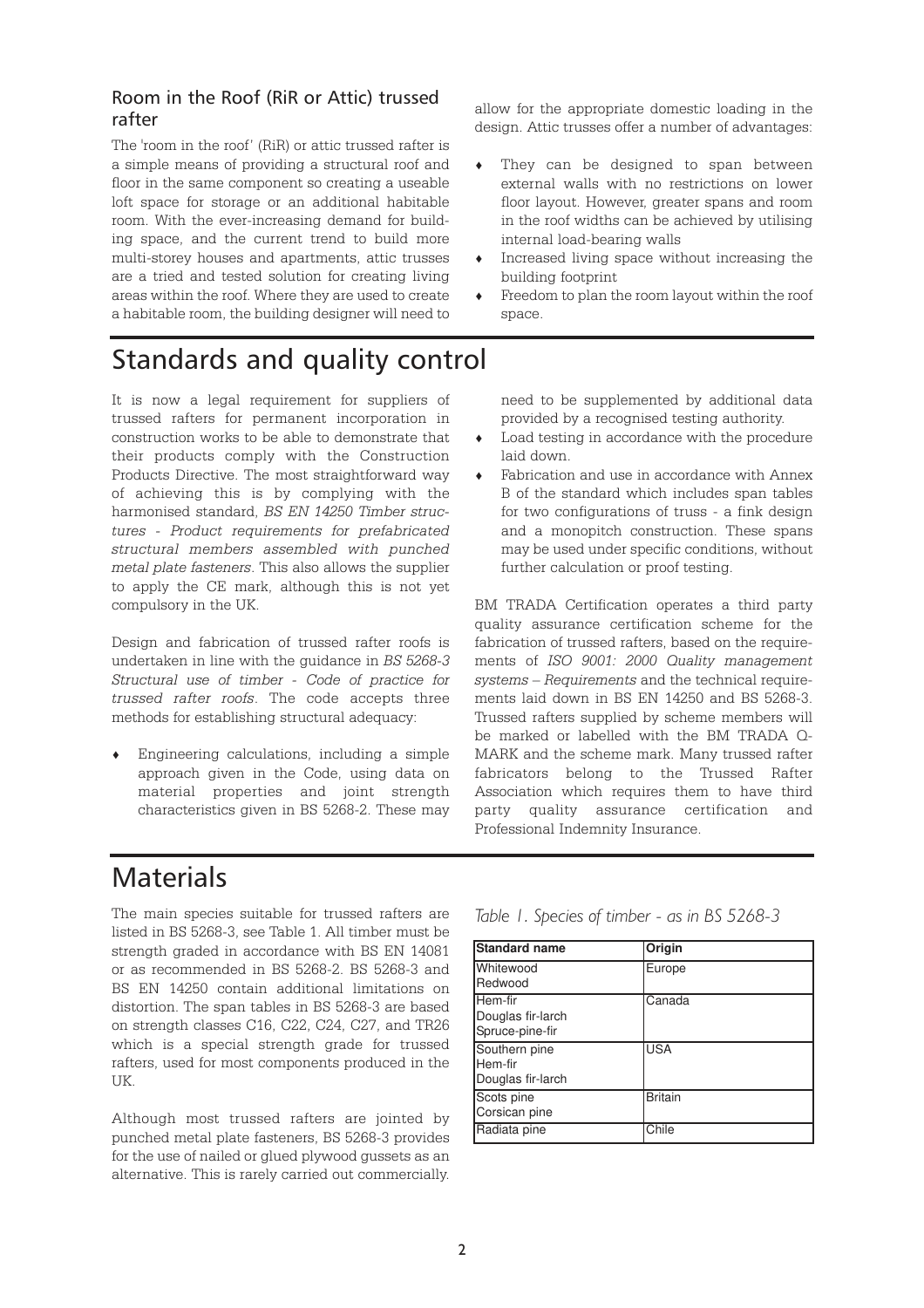### Finger jointed timber

BS 5268-3 permits finger-jointed timber to be used. The joints must be manufactured in accordance with BS 5268-2 and BS EN 385 *Finger jointed structural timber. Performance requirements and minimum production requirements* using adhesive which conforms to Type 1 specification. Where finger joints fall in a random position, their efficiency rating in bending and tension is reduced, to allow for the possibility of a finger joint occurring within the area of a fastener.

# Punched metal plate fasteners

Metal plate fasteners should be manufactured from either hot dip zinc coated steel or austenitic stainless steel. Metal plate fasteners should not be less than 0.9 mm nor more than 2.5 mm in thickness. BS 5268-3 requires the fastener manufacturer to maintain a third party certified quality control system to ensure that the steel quality, coating thickness and

# Trussed rafter design

Trussed rafters are designed using software provided under license by the connector plate 'system owner'.

BS 5268-3 lists the information which is required by the trussed rafter designer and fabricator, and the information which the designer or fabricator should supply to the client. The trussed rafter designer should supply details of the positions, fixings and sizes of lateral supports necessary to prevent buckling of compression members. However, the building designer, not the truss designer, is responsible for ensuring that the design of the entire roof and the supporting structure will provide stability of the whole building.

BS 5268-3 includes both a simplified design method and an alternative, more rigorous, analysis procedure. Recommendations for design loads are given and, unless it is known that they are not needed, water tank loadings must be included. Design procedures follow the principles of BS 5268- 2, but with an additional calculation on lateral buckling of the rafter. A calculation method for deflection is included, incorporating guidance from tests.

### Spans

For trussed rafters made up from 35 mm thickness timber the maximum overall span is 11 m and for 47 mm thickness, it is 16 m. Greater spans are possible; the minimum timber thickness required is determined by linear interpolation or extrapolatooth profile meet the required standards. To comply with BS EN 14250, plates must be manufactured in accordance with (pr)EN 14545.

#### Preservation

A properly designed and constructed trussed rafter roof is not at significant risk from decay or insect attack, except in areas where roof timbers must be preserved, to prevent infestation by the house longhorn beetle. These areas are defined in the Building Regulations.

If preservative treatment is required, an approved water-borne micro-emulsion preservative is best suited to modern fabrication methods for trussed rafters. The use of water-borne copper-containing preservatives involves re-wetting the timber, and BS 5268-3 emphasises the need for careful control if this method is applied. It is essential that the type of preservative used should not increase the risk of corrosion of metal plate fasteners.

tion. The required thickness may be achieved from appropriate timber or from multiple trussed rafters, each not less than 35 mm thickness, permanently fastened together in the factory. Further information on spans for individual rafter and ceiling members can be found in Annex B of BS 5268-3.

### Fabrication and marking

Every trussed rafter should be marked clearly to enable identification of the producer, the materials used and the standard to which it was produced. This marking should be placed on the face of the timber and be clearly visible. Due to manufacturing tolerances, where symmetrical trussed rafters are produced they should be clearly marked to indicate a 'common production end' (ie one consistent end in respect of the production jig).

BS EN 14250 also requires the location of support areas and any points at which internal bracing is required to be shown on the structural member or in an accompanying document. The marking on the structural member should be placed so that it can be used as a reference for installation.

If the fabricator is a member of the BM TRADA Certification Q-Mark Trussed Rafter Scheme, a stamp or label will indicate their membership of this third party quality assurance certification scheme. In addition where trussed rafters are made to BS EN 14250 and the manufacturers have undergone the appropriate assessment, the trussed rafters may be 'CE' marked.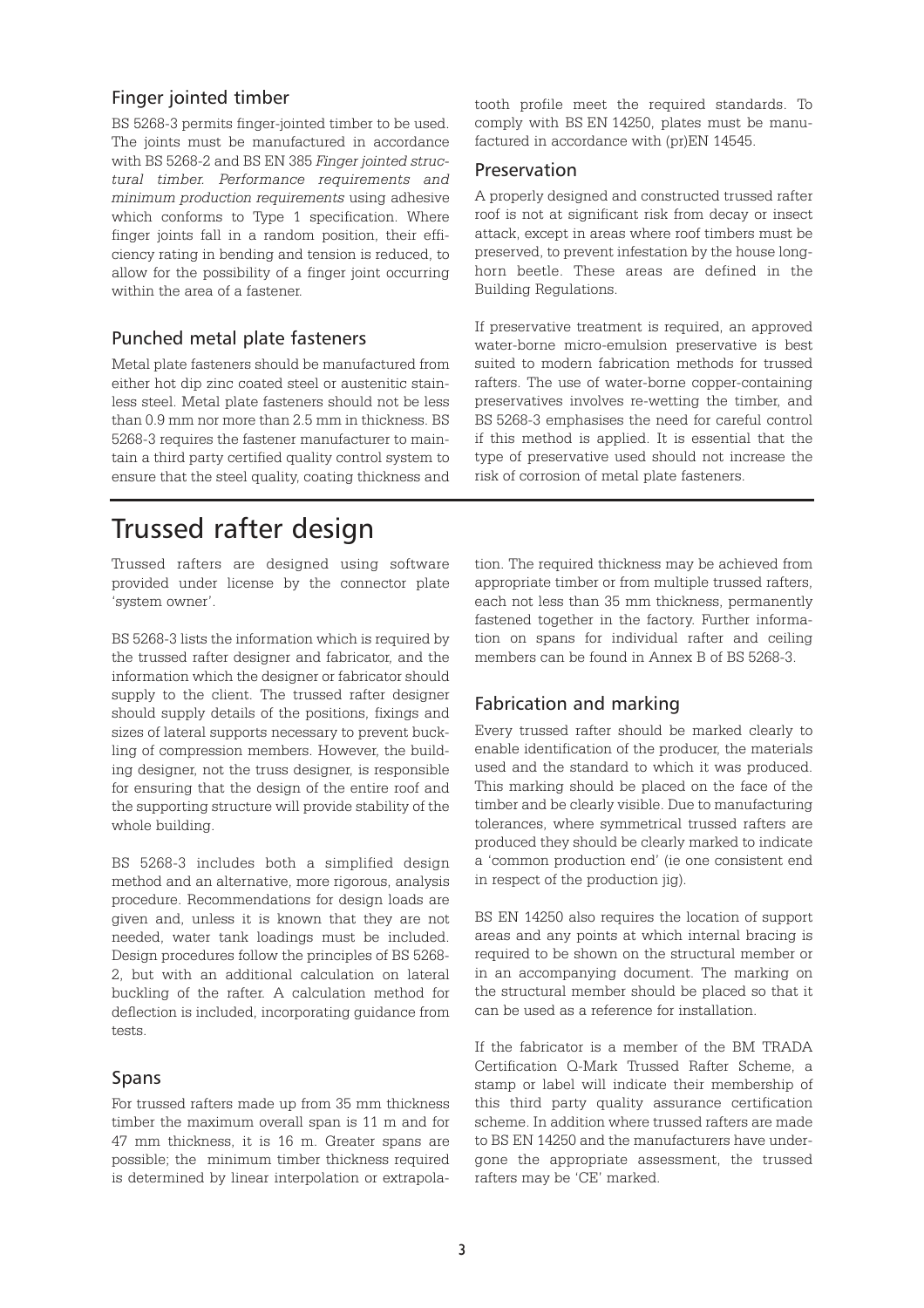# Roof design

BS 5268-3 emphasises the responsibility of the building designer, who may be the building owner, or his appointed architect or engineer, or the builder in the case of small buildings, to ensure that the design of the roof and supporting structure will provide stability of the complete building. The building designer is responsible for detailing all elements of bracing required in the roof and suitable fixings for both the trussed rafters and the wall plates to provide restraint against uplift.

Trussed rafter roof structures normally provide lateral support to the external walls. For most domestic buildings, not more than three storeys high, the use of galvanized mild steel straps at 2 m centres, fixed to rafter or ceiling tie members in at least three trussed rafters is recommended.

Trussed rafters are usually supported on timber wall plates and preferably fixed with proprietary fixings. Skew nailing is also permitted but, if this method is used, it is essential that a high standard of workmanship is maintained to avoid damage.

#### Bracing

Trussed rafters must be braced to create a rigid and stable roof structure. If the bracing is omitted, wrongly positioned or badly fixed, it may result in distortion or failure of individual trusses, or even the whole roof. The building designer and not the trussed rafter supplier is responsible for designing and detailing all elements of roof bracing. Roof bracing performs three distinct functions:

- Temporary bracing  $-$  used to restrain the trusses during erection.
- Truss stability bracing permanent bracing which holds the trusses upright, straight and prevents any out of plane buckling of the members. It ensures that the roof acts in a robust, stable manner with adequate overall stiffness. Such bracing is typically provided by a combination of longitudinal bracing at node points, tiling battens, rafter diagonal bracing, web chevron bracing and lateral bracing.
- $\bullet$  Wind or wall bracing bracing added into the roof in addition to truss stability bracing, to stabilise the wall from wind loads and to ensure imposed loads are safely transmitted to other suitably braced parts of the building. It typically consists of diagonal bracing at rafter or ceiling level, together with lateral restraint straps to the gable walls.

Figure 2 illustrates elements of roof bracing.

Standard bracing details are given in Annex A of BS 5268-3 for spans up to 17 m and, provided that the design criteria and conditions of use are observed, no further calculations are required. Where no standard bracing solution is available, Annex A describes the principles and procedures for designing an appropriate bracing system. The spans for which the standard bracing is suitable vary according to the pitch of the roof and the anticipated maximum wind speed. All roofs must have diagonal rafter bracing and longitudinal bracing at the apex and at all other nodes. BS 5268-3 does allow some intermediate longitudinal members to be omitted. However, in this case, temporary battens must be installed to ensure correct alignment during erection of the trusses, and the space between braced nodes must not exceed 4.2 m on rafters and 3.7 m on ceiling ties.

Additional chevron bracing is required in duopitch roofs exceeding 8 m span, and in monopitch roofs over 5 m span. Monopitch roofs also require bracing on the vertical face, if this is not tied to masonry at the top, or clad with plywood or other suitable rigid sheet material.

All bracing members should have a minimum width of 89 mm with a minimum depth of 22 mm observing a minimum cross sectional area of 2134 mm2. Bracing members should be nailed to trussed rafters with two x 3.35 mm diameter nails, which are at least 32 mm longer than the bracing thickness. Bracing members may be jointed by overlapping over at least two trussed rafters. Alternatively the use of sarking, on top of the rafters, eliminates the need for bracing, provided the sarking is moisture resistant plywood or OSB (minimum thickness 9 mm), or chipboard (minimum thickness 12 mm), or 16 mm timber boarding.

### Water tanks

Wherever possible water tanks should be supported independently of trussed rafters but if this is not possible, the additional loads of the tank and its contents should be allowed for in the design to avoid excessive deformation of the trusses.

# Hatch, chimney and other openings

Every effort should be made to accommodate openings within the trussed rafter design spacings. Where this cannot be achieved BS 5268-3 gives guidance on increased trussed rafter spacings.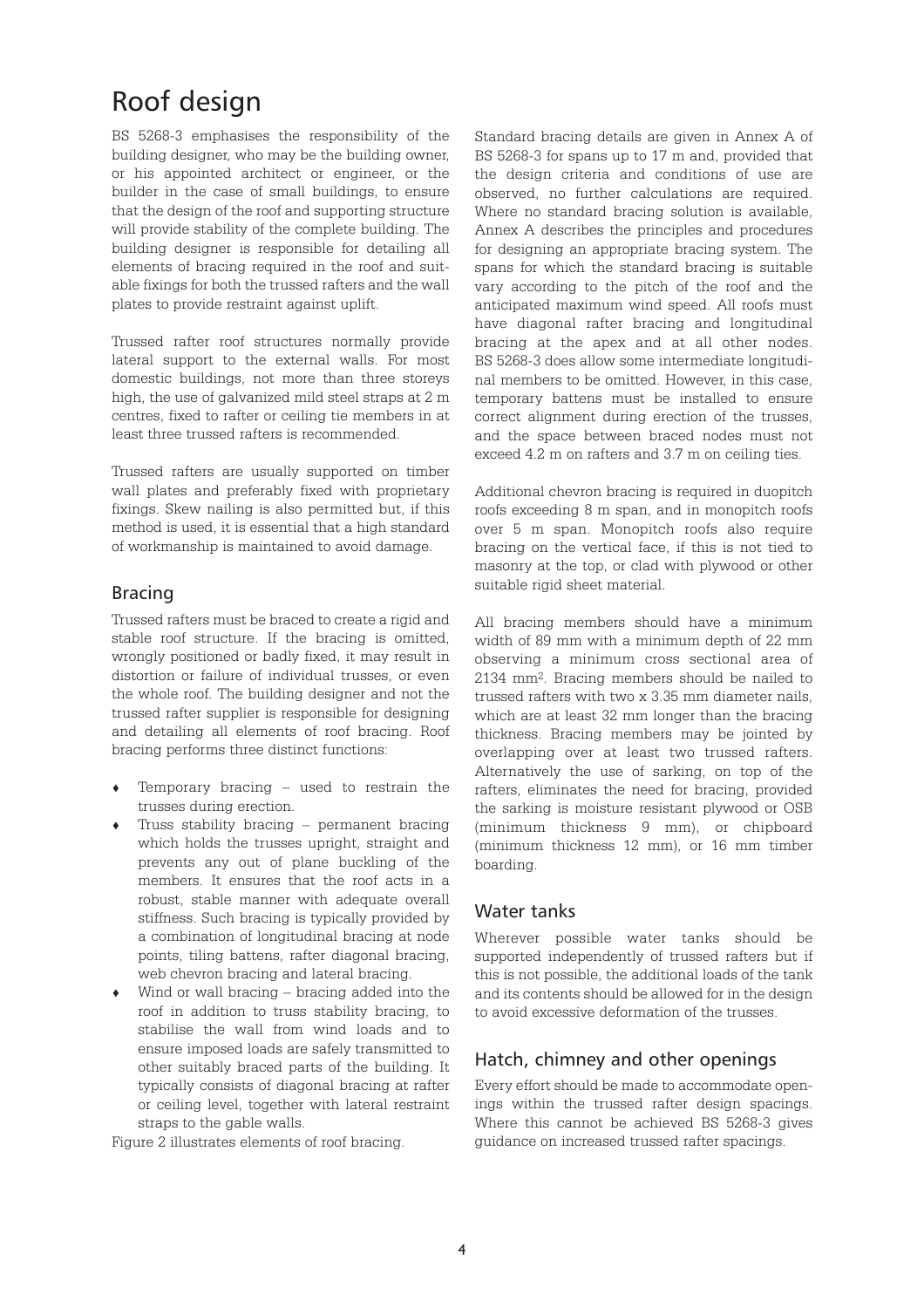

*Figure 2 The elements of Roof bracing*  (Drawing © Trussed Rafter Association) See BS 5268-3 for plan layouts and fixing details

### Thermal insulation and ventilation

Trussed rafter roofs should be insulated to conform to the requirements for thermal transmittance. In the majority of trussed rafter roofs the insulation is placed between and over the ceiling members. Where a room in the roof is provided, the insulating material may be placed at rafter level, with an airspace above. In both cases, a cold roof is formed and, to prevent condensation, ventilation is required above the insulation. Ventilation and insulation requirements are given in the building regulations for the appropriate area.

An alternative to the ventilated cold roof is the warm roof, where the insulating material is placed above the rafters. In this case, all structural timber is within the heated space and therefore not at risk of damage by condensation. However if an insulation board is placed on top of the rafters this reduces the effect of the tiling battens in restraining the rafters and the building designer must take this into account in considering the overall roof stability.

# Handling, storage and installation

Trussed rafters are engineered components and they must be handled and stored with care. Ideally delivery should be arranged to minimise storage time on site. Single rafters should be carried vertically, unless support can be provided at every joint. Undue sagging or flexing when handling should be avoided. They should be stored off the ground, preferably vertically on bearers at the design loadbearing positions, with props for support. If they are stored in a horizontal position, they should be supported at each joint and at intervals along long spans.

Trussed rafters should not be cut, trimmed, notched or repaired without the specific approval of the trussed rafter designer. If components are damaged, check with the supplier before installation. Although limits are given in BS 5268-3 for deviation from the vertical of the trusses as erected, the text states that every effort should be made to erect them as near vertical as possible. Adequate temporary bracing must be provided; this must not be removed until the permanent bracing has been installed.

To reduce 'hogging' over separating walls, the walls should be finished 25 mm below the underside of the tiling battens and the remaining space filled with compressible non-combustible material where necessary. Detailed guidance on the installation of trussed rafter roofs can be found in the Trussed Rafter Association 'Site Installation Guide'.